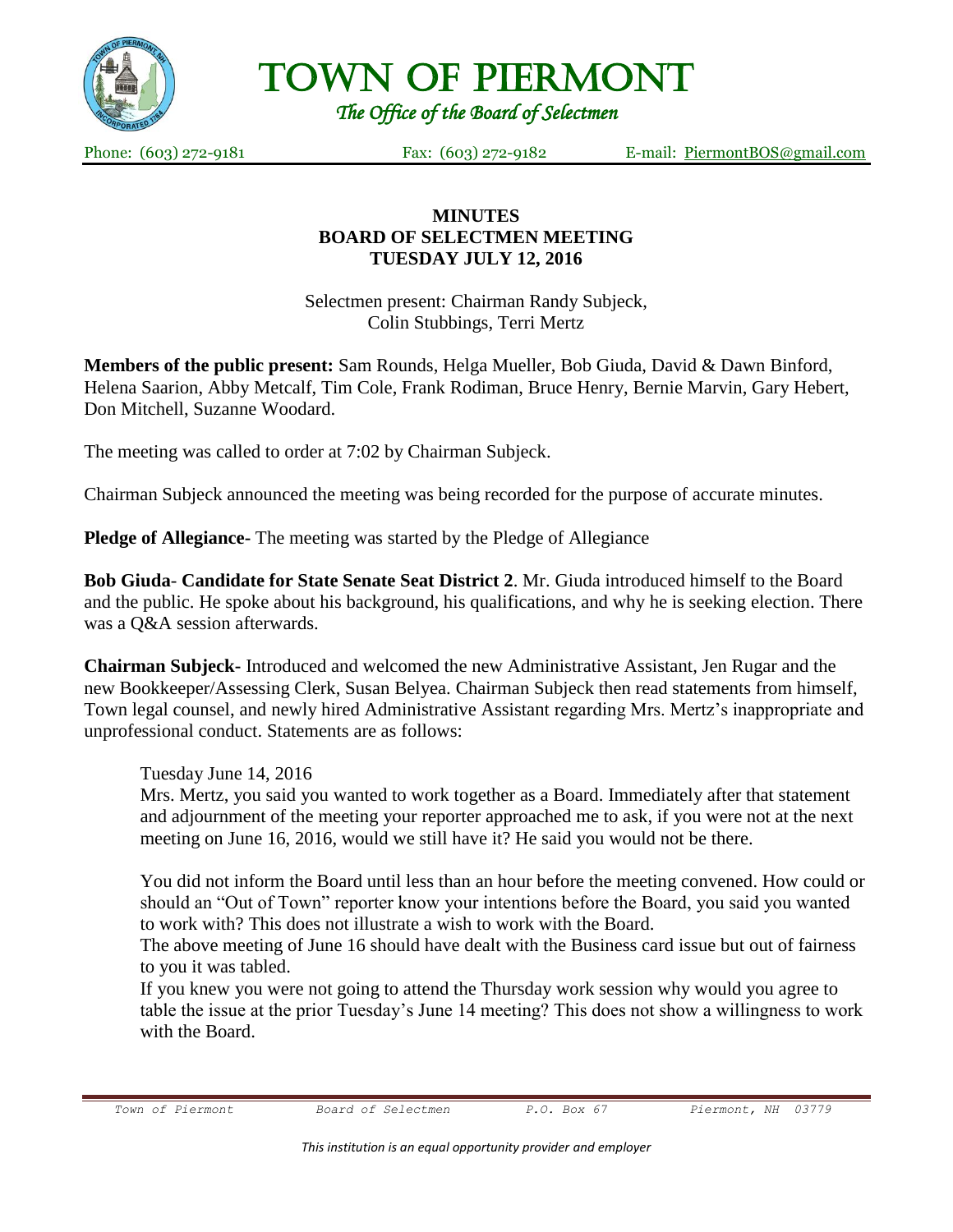On Monday June 27, 2016 Jennifer Collins submitted her resignation. Immediately at my digression I had advertisements placed in an effort to replace Ms. Collins in the Town's best interest. This had been approved several meetings back but now this issue became very critical as there was a 2 week notice given.

There was also a prior advisement in a previous meeting this may happen. You were also advised there might be an additional meeting called to discuss and move on this issue which you had agreed to.

On July  $1<sup>st</sup>$  2016 an email advising the above meeting was noticed and legally called. This email was placed from the Tax Collector's address as Jennifer was not available. Usually you would "Reply All" but only chose to reply to the Tax Collector's email with your meeting date conflict. Following this notice were many emails on the same subject but none of them repeated your intention to not attend, only your opposition to the meeting even though we were running out of time. This is not working together in any sense.

This email barrage and your insistence on your illegal and combative behavior caused our Town Counsel (as she was copied for the Town's protection) to write a stern warning regarding your conduct without solicitation by the town.

### (EMAIL FROM COUNSEL)

This further illustrates an unwillingness to work with the Board of Selectmen and the Town.

On July 7, during the BOS Work Session we had what was supposed to be a discussion with the Cemetery Trustees. During this meeting the Trustees noted an email sent by you to them. They said the letter was construed as disrespectful and was written as if the entire Board had written the letter. Neither I nor Mr. Stubbings approved the content of the letter you sent. So your insistence the letter was official was false and entirely you're doing.

You also engaged Mrs. Belyea and Mrs. Metcalf in what they considered a disrespectful tone. I too felt you had a disrespectful tone. During this meeting you left before its conclusion less than 1 hour into it. This is not working with the Board in anyway and was disrespectful to respected Board members and Citizens of Piermont.

Moving forward to yesterday, you engaged our new Administrative Assistant in an effort to what was to be construed as intimidation by Jen Rugar.

#### *Read Jen Rugar's statement*:

On July 11, 2016 at 2:45 pm Terri Mertz came into the office. She stated that she had received an email from me and questioned the manner in which it was signed. Terri asked me why I had signed it "administrative assistant"? I replied that I have been hired as the administrative assistant. I was then questioned by Ms. Mertz regarding whether it is temporary and when was I hired. I replied that there was a BOS meeting on July 5, 2016. I was offered a position on July 6, I did accept it.

Ms. Mertz told me that I was hired illegally. I stated that the meeting was legal and I was hired the following day. Ms. Mertz told me that she was unable to be at the meeting and therefore it was not a legal meeting. Ms. Mertz told me that since I was hired illegally, she would be taking care of it.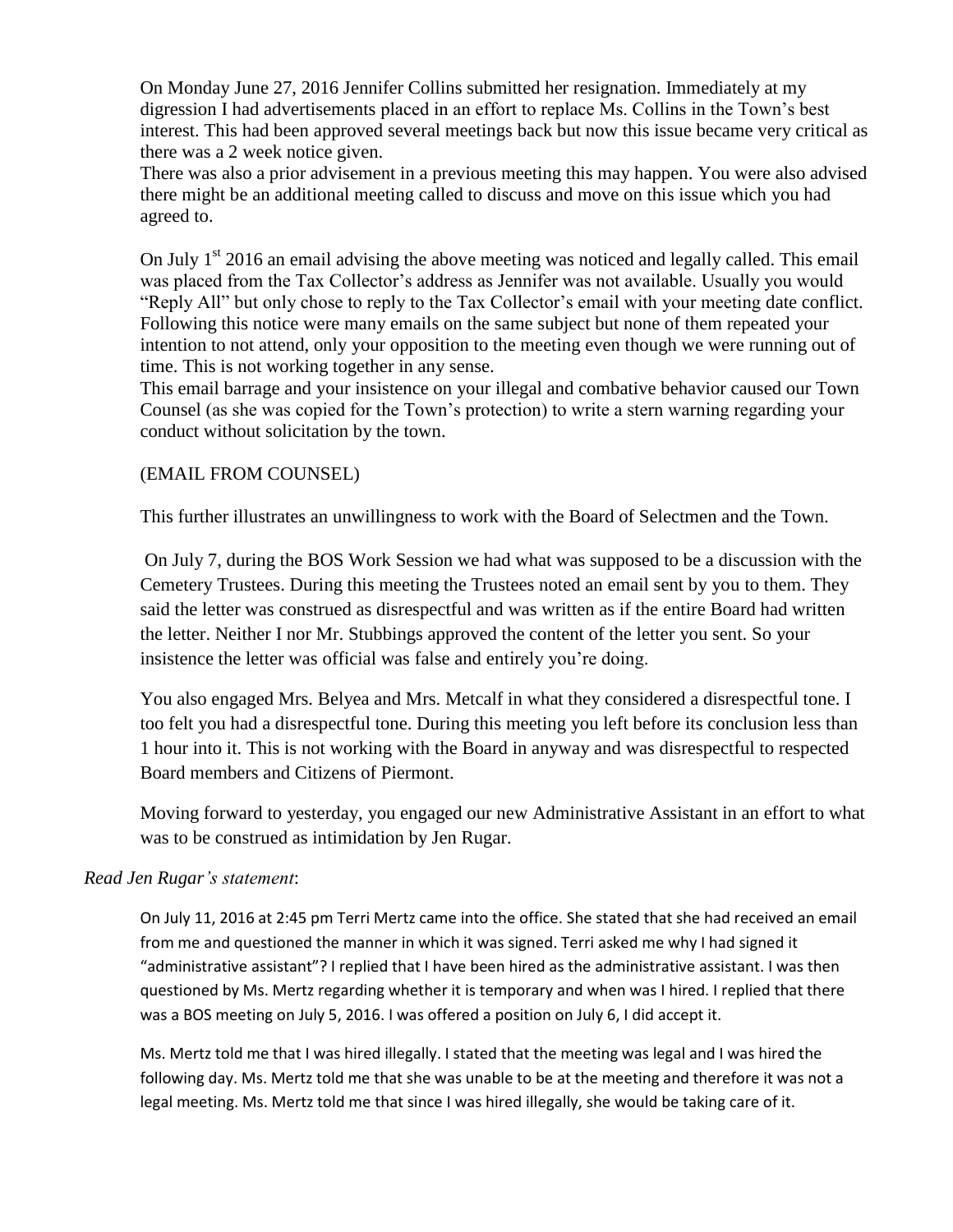I stated to Ms. Mertz that she does not intimidate me with her bullying. I stated that I was hired legally and we should all try to work together. Ms. Mertz asked if I was threatening her. Ms. Mertz again stated that I was hired illegally and that she would be taking care of it. At that point I felt that I, and my livelihood were being threatened by Ms. Mertz. I asked if she was threatening me. She replied that she was not threatening me, but that I had been hired illegally and she would take care of it. I discussed the incident with Chief Hebert.

Bringing forward today, I spoke with Town Counsel regarding your conduct addressing Jen Rugar, the new Town Administrative Assistant.

Advisory regarding conduct in the Town Offices with the new Administrative Assistant Jenn Rugar-

We feel it is important that you know that this behavior is unacceptable in a professional environment, and that we expect you to refrain from such actions in the future. Moreover, should the town be subject to any action by an employee for creating a hostile work environment or any other claim which arises as a result of your actions, the town will not defend you or your actions.

Chairman Subjeck moved that a letter be written by Town Counsel to Mrs. Mertz advising her of such. Seconded by C.Stubbings. Passed 2-1

# **Department Head Reports:**

**EMD-Bernie Marvin-** Mr. Marvin gave an update regarding the Weather Summit that was held on July 7, 2016. Cottages/homes on Armington Loop are in the process of being numbered so that in the event of First Responders needing to locate them, it will be possible. The Annual Lake Armington Association Meeting will be held at noon on July 24, 2016 at Sam Round's residence. See attached report for further information.

**Road Agent-Frank Rodiman-** Frank gave updates on the generator, the need for additional road signs, and gave an update on the Church Street project. The annual inspection of active gravel pits in town is coming up. The Indian Pond Bridge Project has one outstanding invoice. There was a Change Order that was submitted by the contractor, Stacy Thomson, which was denied due to being submitted late. Although submitted late, HEB Engineers approved the amount of \$13,000. The contractor is asking for an additional \$5,500 to cover his costs for completion of additional deadmen. There will be no additional cost to the Town.

Selectwoman Mertz made a motion to pay the amount \$18,500. Selectman Stubbings seconded. See attached report for further information.

**Police Department-Chief Gary Hebert-** Chief Hebert submitted his Police Log and gave an update on the police department. New tires had to be ordered for the cruiser.

**Fire Department-Chief Bruce Henry-** Chief Henry gave an update regarding the Fire Department. The Fire Department opened their restroom for use during the Prouty and offered water to the participants. Their efforts were much appreciated.

**Treasurer's Report- Susan Belyea-** See attached report.

**Approve Manifests-** The Selectmen reviewed the manifest. Chairman Subjeck and Selectman Stubbings signed the manifest. Selectwoman Mertz did not sign it. Chairman Subjeck questioned her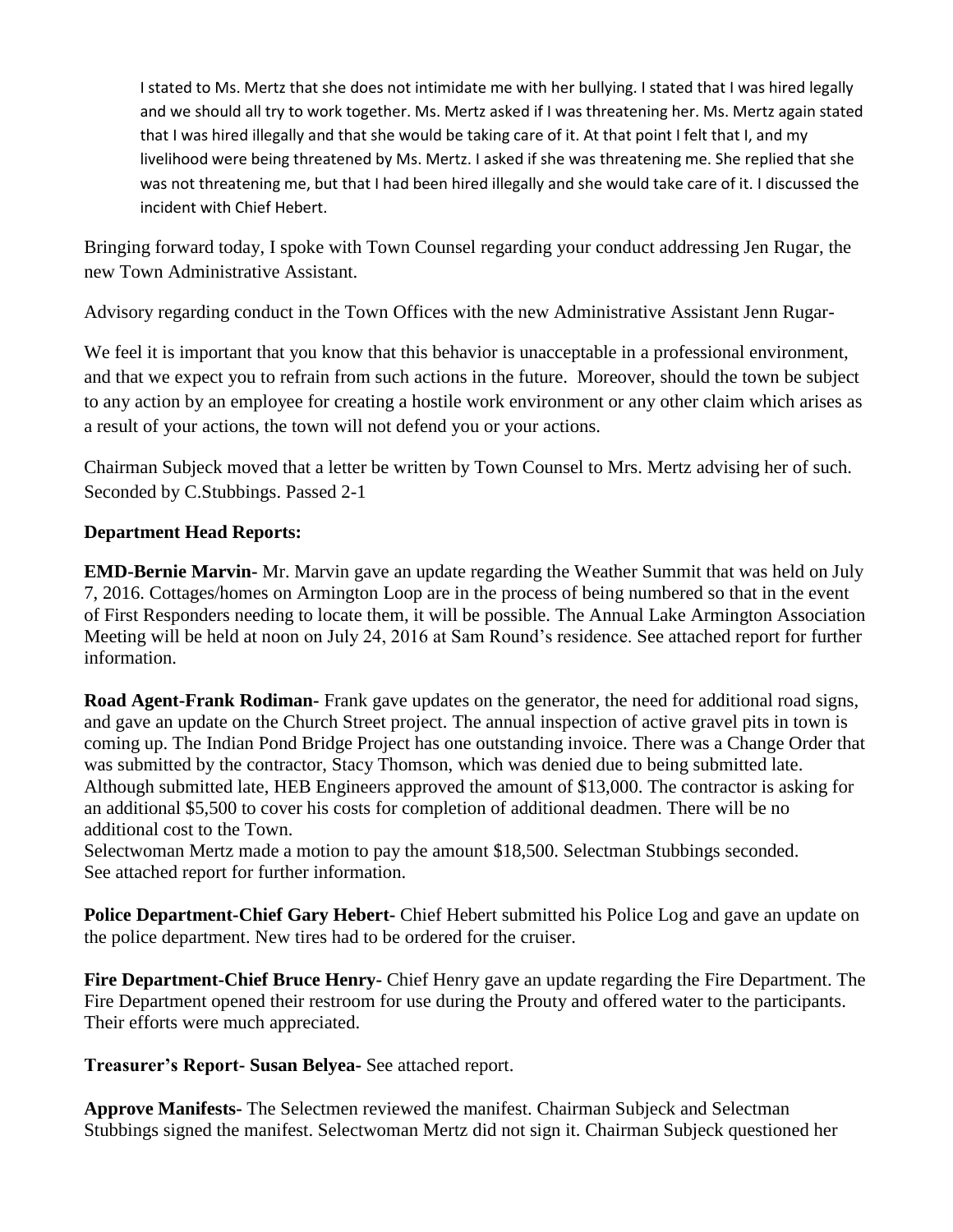refusal to sign the manifest and was told there is as charge on it that Mrs. Mertz does not understand and will not be signing it until she does.

**Friends of Piermont-** Is having their End of Summer Concert at the Memorial Garden on August 20<sup>th</sup> at 5:30. Catamount Pipe Band will be playing and the Piermont Fire Dept. will be handling the BBQ.

### **Old Business:**

**Recreation Coordinator-** C. Stubbings reported there will be updates to information available for the work Session on July 21, 2016.

**New Business-** An Intent to Cut was submitted to Board for Map R18 Lot 11, Charles Clifford. The Board signed it; pending verification of taxes being current.

**Public Input-** Helga Mueller had questions as to the new hours and positions of the Bookkeeper and the Administrative Assistant. The hours will be a bit different for the next couple of weeks, but will remain similar to what they have been. The elected positions of Treasurer and Deputy Treasurer are vacant now due to Susan Belyea needing to resign as Treasurer to become Bookkeeper. Deputy Treasurer Erik Wagstaff also resigned. The positions will need to be appointed until Town Meeting in March; when new officials can be elected. Sam Rounds expressed her concern over the amount of time candidates for public offices are given to speak during Selectman Meetings.

**Approve Minutes-** None ready.

**Non-Public -** Not needed.

Chairman Subjeck motion to adjourn the meeting at 9: 08 pm. Seconded by C. Stubbings. Motion passed

3-0.

Respectfully submitted,

\_\_\_\_\_\_\_\_\_\_\_\_\_\_\_\_\_\_\_\_

\_\_\_\_\_\_\_\_\_\_\_\_\_\_\_\_\_\_\_\_

\_\_\_\_\_\_\_\_\_\_\_\_\_\_\_\_\_\_\_\_

\_\_\_\_\_\_\_\_\_\_\_\_\_\_\_\_\_\_\_\_

Jen Rugar

Board of Selectman

Randy Subjeck

Colin Stubbings

Teran Lee Mertz

Approved: July 21, 2016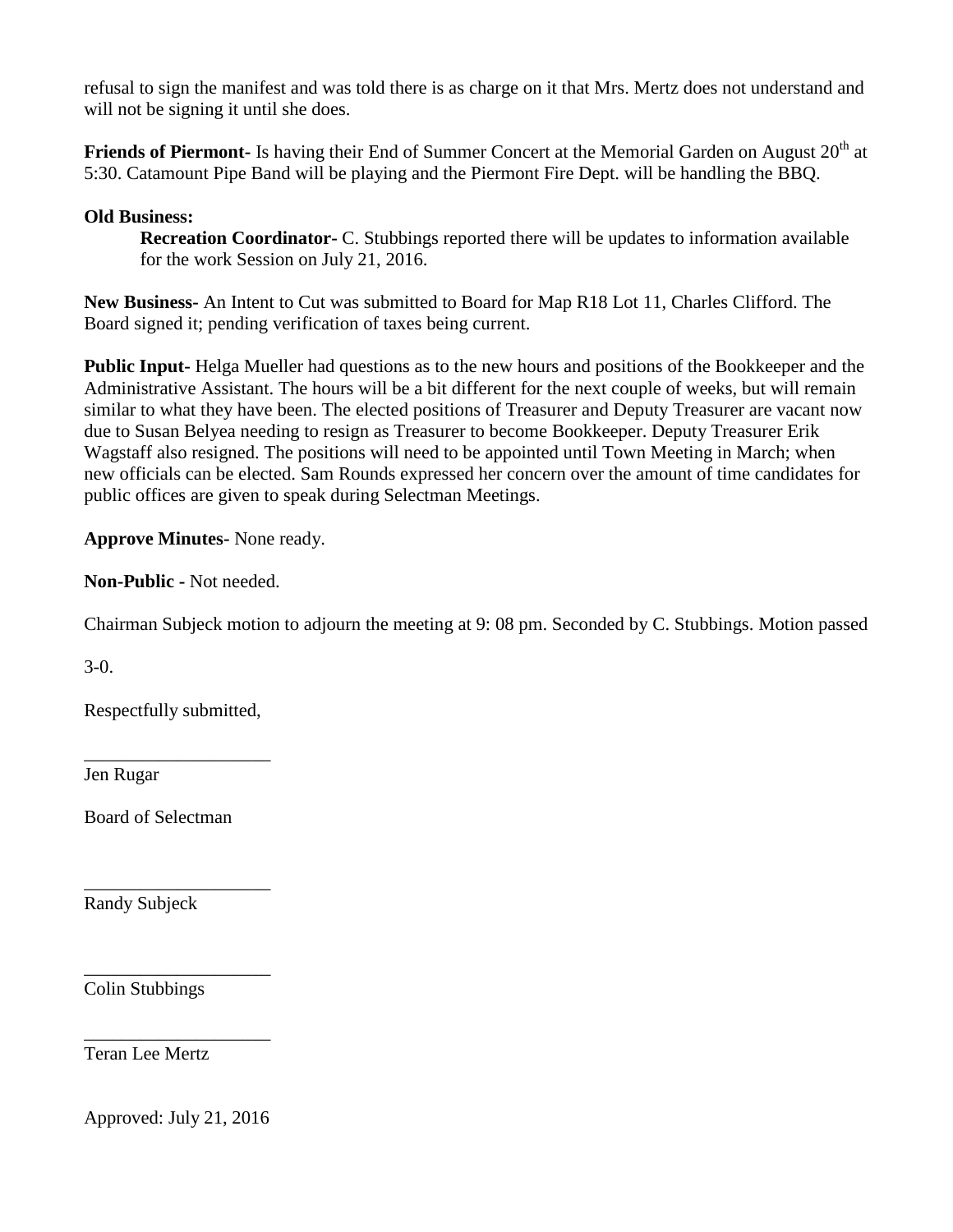# ROAD AGENTS REPORT

# JULY 12 2016

A Lightning storm caused the surge protectors on the school and church buildings that protect the generator to trip and needed to be replaced. The replacements are free but I recommend purchasing 2 more to have on hand so they can be quickly replaced as it only takes about fifteen minutes to replace each one.

The other issue that Powers Generators brought up was that the battery on the generator was 5 years old and should be replaced.

At our Storm summit meeting hosted by Mr. Marvin I mentioned that the one thing I felt we were lacking was that I had no temporary ROAD CLOSED signs that could be put up quickly in the event of a sudden emergency like a flash flood or other event. I contacted a company called Worksafe traffic Control about fold out reflective signs that are similar to the ROAD WORK AHEAD signs. It is my intent to order six of the road closed signs and three bases.

Leigh Cheney from FEMA contacted me about the invoices for the Indian Pond Bridge Project and wanted to go over the invoices that had been submitted. There is still one outstanding invoice for Thomson Timber.

I stated that it was my intent to do the pit inspections on Friday July 15<sup>th</sup> along with Colins and Barbara Fowler and possible Bill Morris.

\_\_\_\_\_\_\_\_\_\_\_\_\_\_\_\_\_\_\_\_\_\_\_\_\_\_\_\_\_\_\_\_\_\_\_\_\_\_\_\_\_\_\_\_\_\_\_\_\_\_\_\_\_\_\_\_\_\_\_\_\_\_\_\_\_\_\_\_\_\_\_\_\_\_\_\_\_\_\_\_\_\_

July 12, 2016

Selectmen,

Following is the treasurer's notes:

Finished reconciliation for June.

Thank you for your time,

Susan Belyea